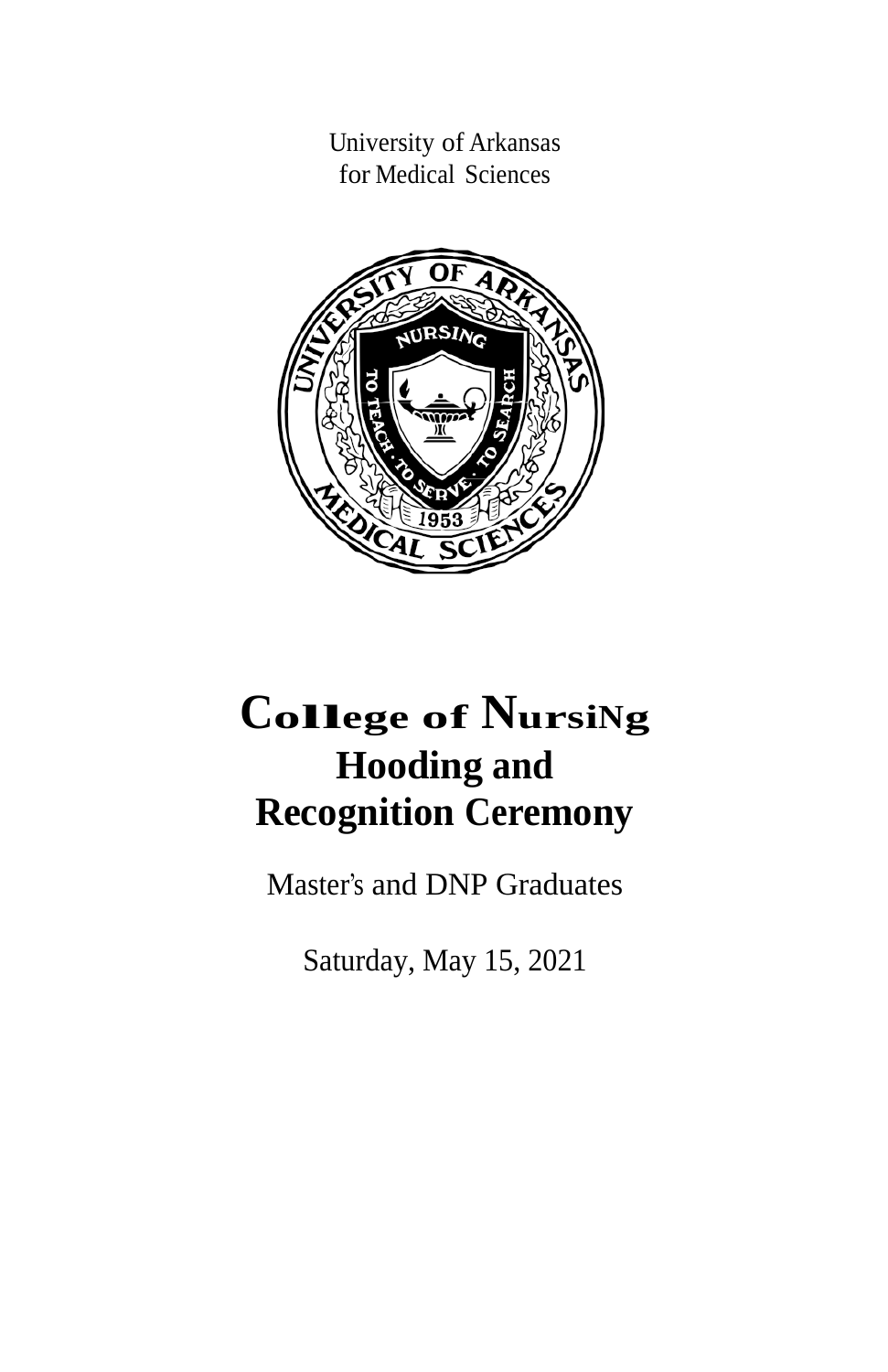# **Program**

| <b>Welcome and Introduction <i>CONDITERRY CONSTRUMER SET OF PATTICIA COWARD</i></b><br>Dean, College of Nursing                                                                                                                                     |
|-----------------------------------------------------------------------------------------------------------------------------------------------------------------------------------------------------------------------------------------------------|
| Chancellor, UAMS                                                                                                                                                                                                                                    |
| <b>Program Facilitator Example 2018 CONSERVING 2018 CONSERVING 2019 CONSERVING 2019 CONSERVING 2019 CONSERVING 2019 CONSERVING 2019 CONSERVING 2019 CONSERVING 2019 CONSERVING 2019 CONSERVING 2019 CONS</b><br>Associate Dean of Academic Programs |

# **Graduate Program**

| <b>Graduate Address <i>Courtney Scarbrough</i></b>                             | <b>DNP</b> Graduate |
|--------------------------------------------------------------------------------|---------------------|
| <b>Procession of Master's Graduates Example 20 Contract Dr. Patricia Cowan</b> |                     |
|                                                                                | and                 |
|                                                                                | Dr. Donna Gullette  |
|                                                                                | Associate Dean      |

 Dr. Donna Gullette - *Adult Gerontology Acute Care Nurse Practitioner* Dr. Janice Taylor- *Adult Gerontology Primary Care Nurse Practitioner* Dr. Laura Mayfield - *Family Nurse Practitioner* Dr. Carol Campbell - *Psychiatric Mental Health Nurse Practitioner* Dr. Donna Middaugh *Nursing Administration* Dr. Deena Garner - *Pediatric Nurse Practitioner*

*and* 

Dr. Teresa Whited

| <b>Procession of DNP Graduates</b>                                             |                         |
|--------------------------------------------------------------------------------|-------------------------|
| <b>And Hooding Ceremony Example 2018</b> 11 <b>Contract Dr. Patricia Cowan</b> |                         |
|                                                                                | and                     |
|                                                                                | Dr. Teresa Whited       |
|                                                                                | and                     |
|                                                                                | Dr. Donna Gullette      |
|                                                                                | and                     |
|                                                                                | Dr. Leonie DeClerk      |
|                                                                                | Director of DNP Program |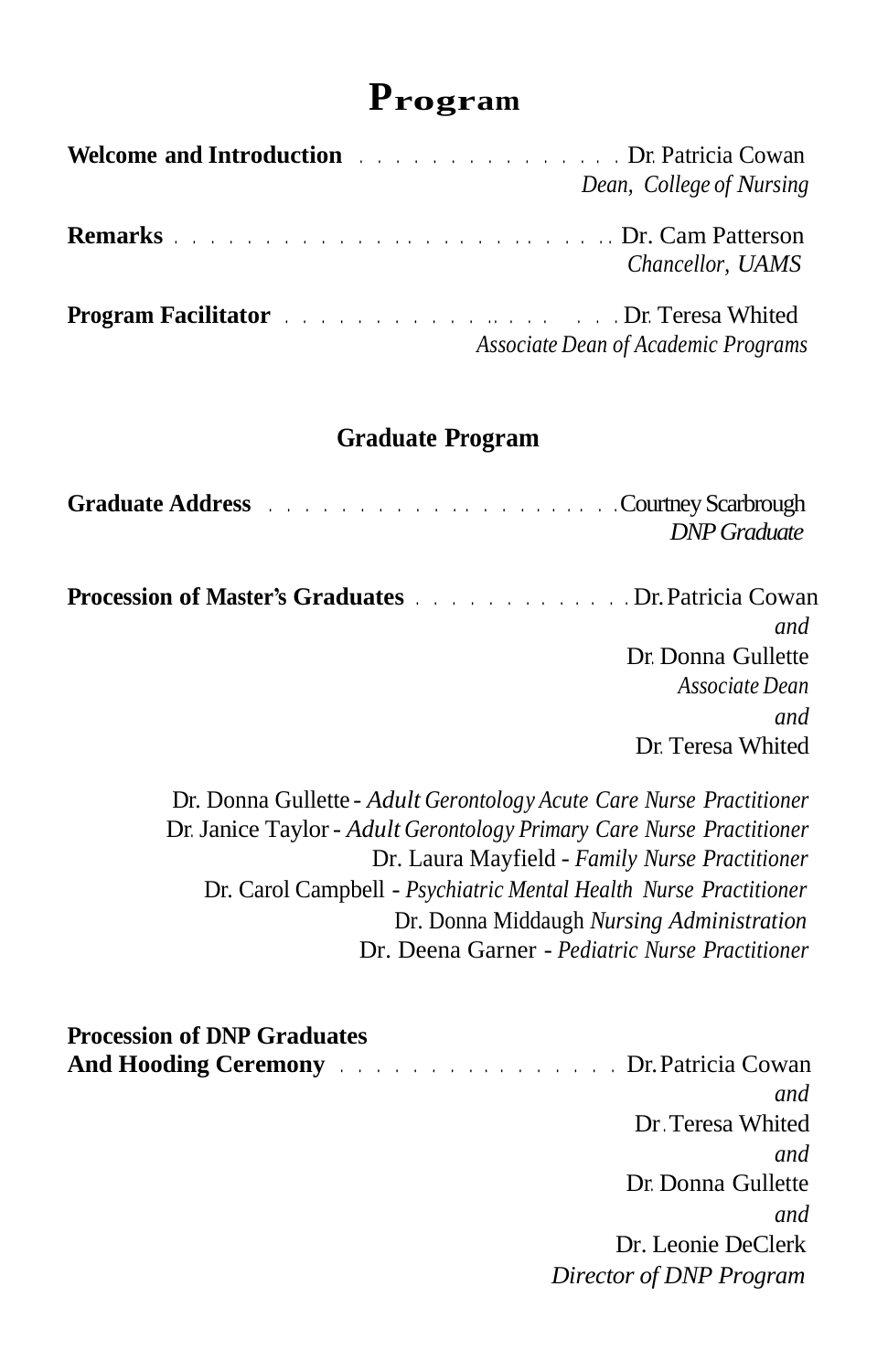**Presentation of Awards**. . . . . . . . . . . . . . . . . .Dr. Leonie Declerk *Awards & Scholarship Committee*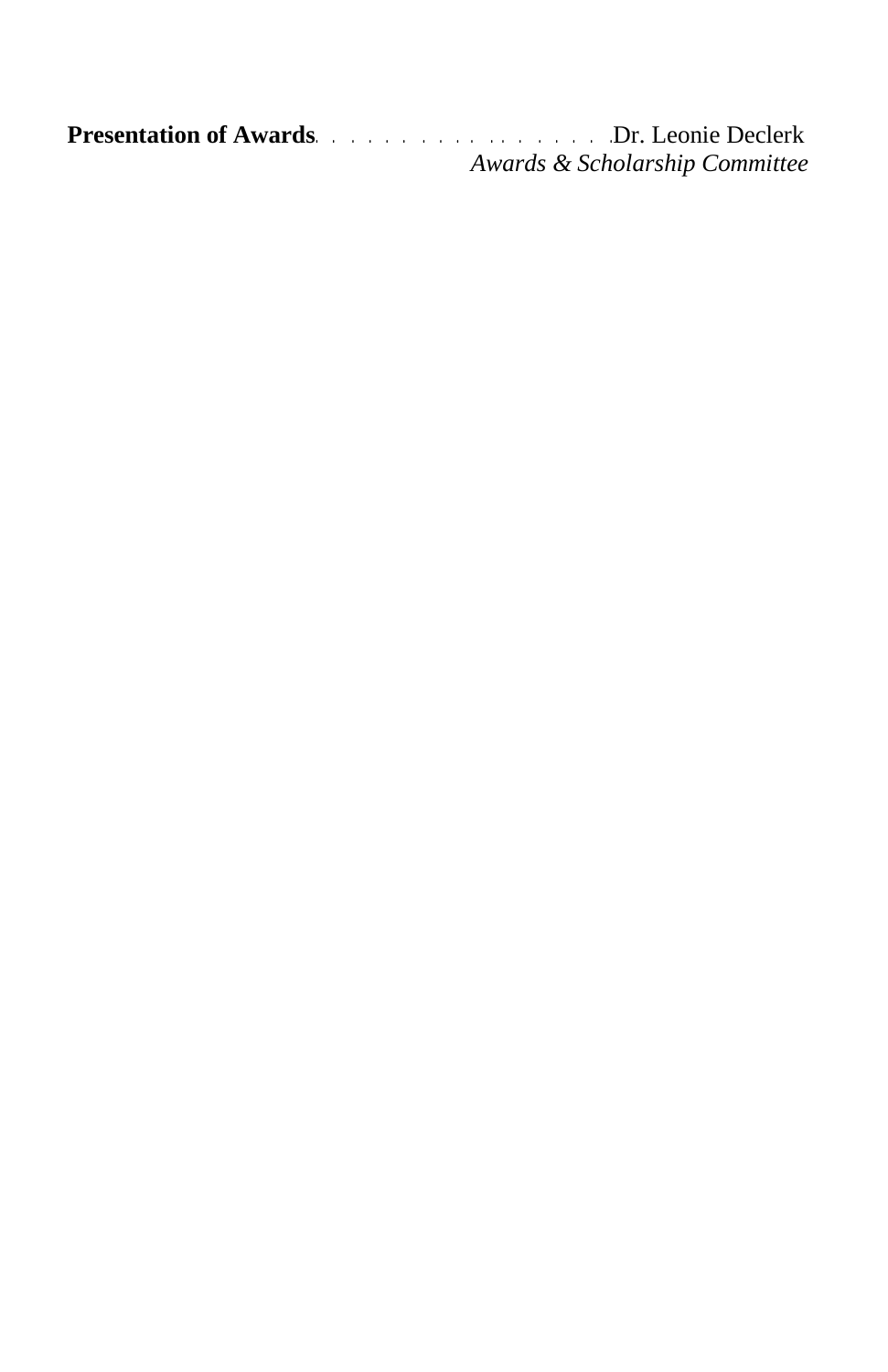# **Introduction to the Academic Procession**

The UAMS College of Nursing welcomes you to their Pinning, Hooding and Recognition Ceremony and to the academic procession . We trust that this brief introduction will make the procession as important to you as it isto our College and to our graduates.The academic procession originated in Europe about 800 years ago . As the Middle Ages drew to a close, scholars began to associate with institutions accepting students for the purpose of higher learning. By the 13th century, these institutions had come to be known as universities. Faculties of these early universities wore robes similar to those of the clergy. Hooded robes began when itinerant or "begging" friars added tippets, or shoulder coverings, to the robes that contained a pocket to collect alms or offerings. Today's academic hood still contains pockets. Part of the tradition of each university was to adopt official colors of the ornate academic robes itsfaculty would wear. Although much of the pomp and circumstance of these early universities has passed, the academic gowns and hoods retain the colors passed down by generations of graduates.

The cardinal red of the University of Arkansas was chosen in 1895 in a spirited contest, defeating a reddish purple; white was added years later after the rise of intercollegiate athletics. In addition to university colors worn on the back of hoods, faculty holding doctoral and master's degrees wear a specific color on the front bands of their gowns to denote the type of degree they possess. Asindicated below, colors denote the many different degrees awarded by universities. Many of these colors will be seen today in our faculty processional .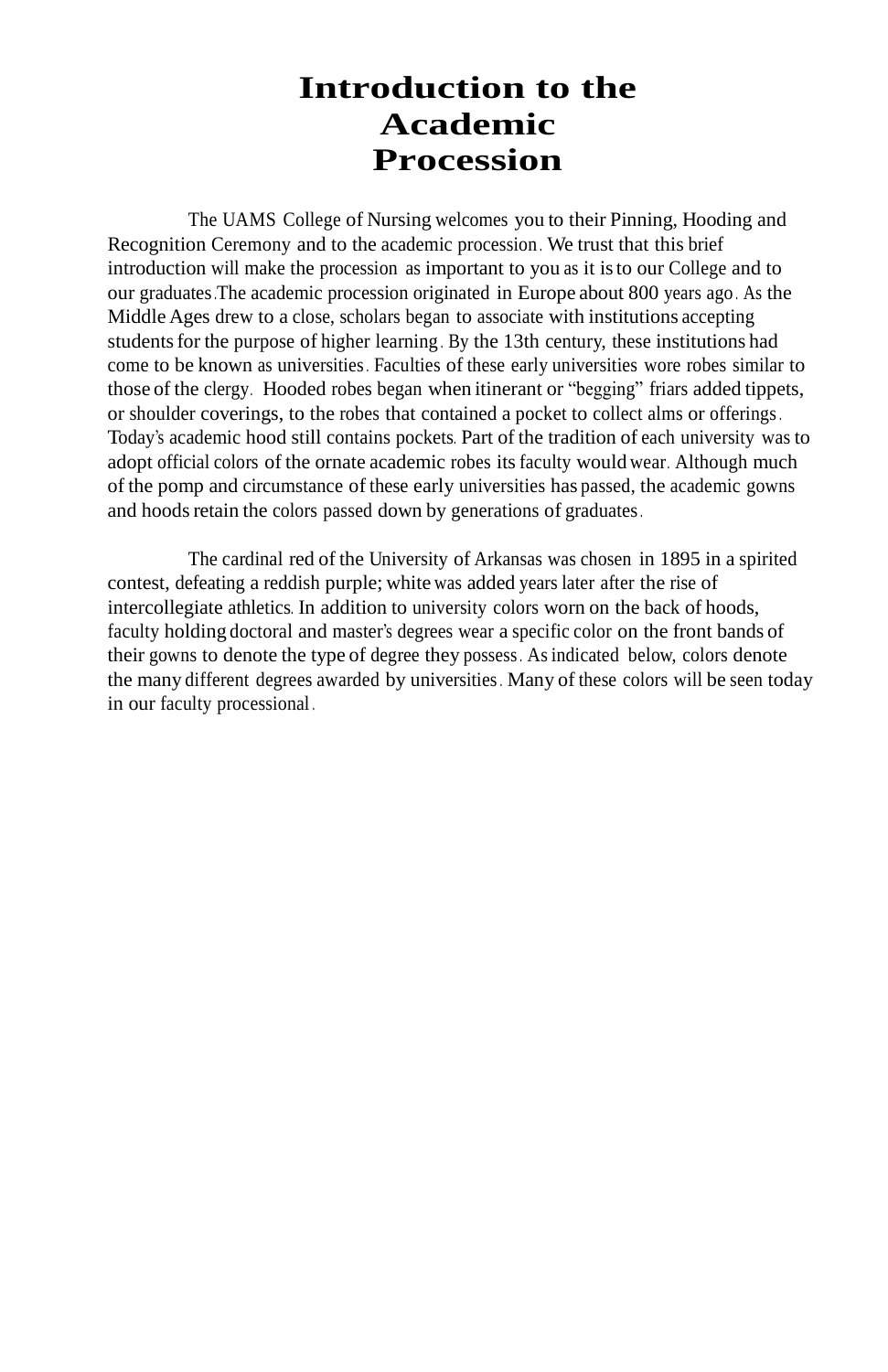#### **Master of Nursing Science Graduates**

Cassidy Lauren Angerman Amanda Elizabeth Autin Annelise Lenn Baker Lori Ann Black Cassidy Jo Brashears Joan Elizabeth Carder Sara Bridget Chastain+ Robert C. Cluck Angela Riley Cromer\* Haylie Pasqualena Danielle Day Tiffany Rene Diaz Sarah Ashton Dillion Courtney Michelle Drain Jason Chad Dugger+ Katherine Dunham Tonya Marie Frazier\* Tina Marie Gragg Kadi Lea Harris Madeline A. Harvey Sherri Lee Hawley Sarah Leek Henry+ Heather Danielle Holden Clint Austin Howe Anjelica Olivia Wilcox Jefferson Danielle Rose Jenkins Priscilla Parker Joiner

Shankar Steven Kathiresan\* Sarah Annette Kuhn Chastiti Angeleque Lepine+ Mallori Victoria Levengood Kelli Amber Marengo+ Chanelle Angelique McCaster Alisha Gray McCool Stephanie Danielle Mendoza Simone DeNae Milton Sydnie Mohr Jordan Lanier Moore Terry Daniel Prowse Alesha M. Rabb\* Jennifer Leigh Rawls+ Shelby Richards Yuliya Cheslavovna Riddle Deneshia Monet' Robinson Joanna Allison Rostad-Hall\* Richard Scott Savage Brook Marie Scalzo Tyler Jonel Simpson Jennifer Ann Thompson Diana Torres Alexandria Davis Vail\* Lindsey Elizabeth Wyerick

<sup>\*</sup> With Distinction

<sup>+</sup> Sigma Theta Tau, International Honor Society of Nursing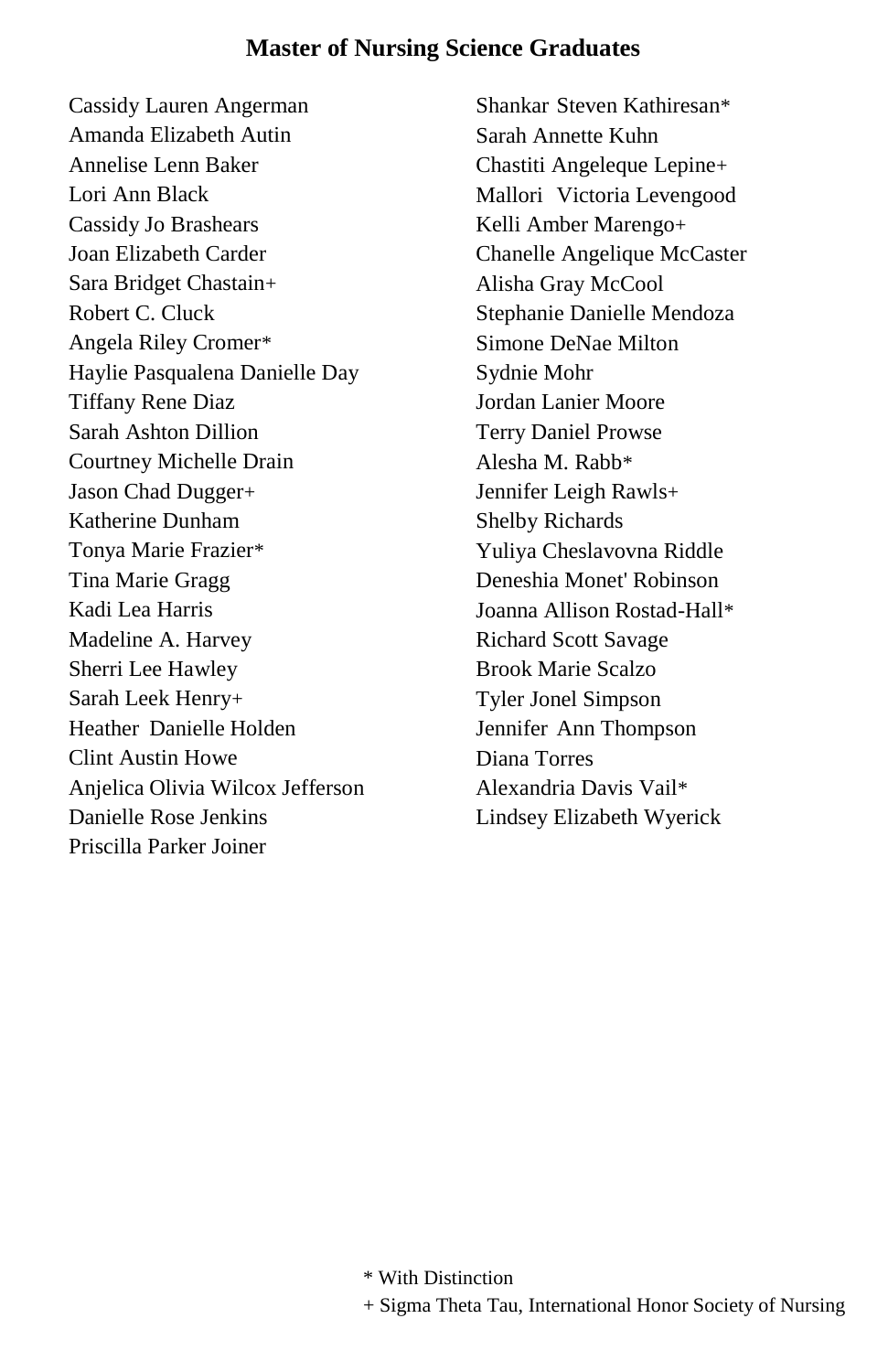# **Doctor of Nursing Practice**

#### **Miranda Michelle Adamson**

Family Nurse Practitioner BSN, University of Arkansas Project Title: Implementing Diabetic Foot Screenings in the River Valley Advisor: Dr. Angela Anderson

#### **Shakeylla Starr Allen**

MNSc, University of Arkansas for Medical Sciences; BSN, University of Arkansas at Little Rock Project Title: Sepsis is Serous! Increasing Sepsis Bundle Compliance Advisor: Dr. Pam Laborde

#### **Christina Lynn Allen-Doyle**\*

Psychiatric Mental-Health Nurse Practitioner BSN, University of Central Arkansas Project Title: Closing the Gap: Identifying Depressive Symptoms in Adolescents in the Inpatient Setting Advisor: Dr. Carol Campbell

#### **Tara Almand**\*

MNSc, University of Arkansas for Medical Sciences; BSN, Southern Arkansas University; ASN, Southern Arkansas University Project Title: Improving Depression Screening in a University-Based Health Clinic through Implementation of a Standardized Tool Advisor: Dr. Marilyn Faye Hughes

#### **Vanessa Marie Orlando Allen**\*

MNSc, University of Arkansas for Medical Sciences; BS, Westfield State College; ASN, North Arkansas College Project Title: Implementing ACEs and Anxiety Screening in a Pediatric Day Treatment Program Advisor: Dr. Leonie DeClerk

#### **Maeghan Elizabeth Arnold**\*+

MNSc, University of Arkansas for Medical Sciences; BSN, University of Central Arkansas

Project Title: Improving Handoff Communication through Implementation of a Modified SBAR: A QI Initiative Advisor: Dr. Marilyn Faye Hughes

### **Jalesia Sierra Austin**

Family Nurse Practitioner BSN, University of Arkansas Project Title: Improving Patient Satisfaction after Cystoscopy using Scripting Advisor: Dr. Melissa Drake-Rowe

### **Kenzie Allyn Bullock**

Psychiatric Mental-Health Nurse Practitioner BSN, University of Arkansas for Medical Sciences Project Title: Using Technology to Assess Mood States in an Outpatient Mental Health Center Advisor: Dr. Carol Campbell

# **Teresa Dukes-Scott**+

Family Nurse Practitioner BSN, University of Arkansas at Little Rock Project Title: An Electronic Data Flowsheet for Determining HIV PEP Eligibility: A QI Initiative for TeleSANE Advisor: Dr. Albrey Berber-Love

# **Cynthia Thompson Durham**\*

Family Nurse Practitioner BSN, University of Arkansas for Medical Sciences Project Title: Increasing the Identification and Documentation of Tobacco Use in the Electronic Health Record at a Surgical Oncology Clinic Advisor: Dr. Claudia Barone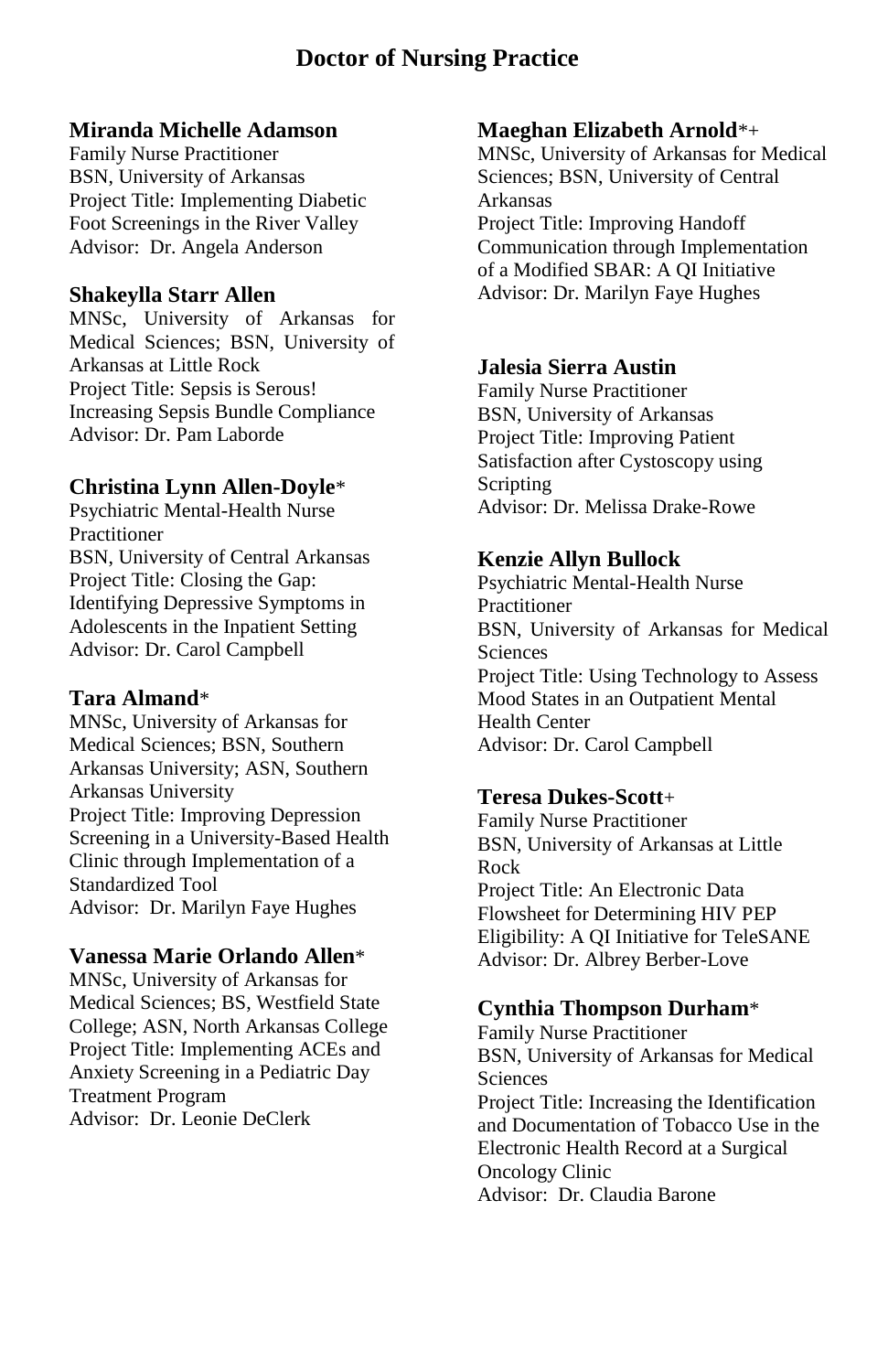#### **Ann Marie Estes**

Family Nurse Practitioner BSN, University of Arkansas for Medical Sciences Project Title: Use of the CARES Tool to Improve Nurse Confidence and Patient Comfort During the End of Life Advisor: Dr. Marilyn Faye Hughes

### **Randi Lauren Ferguson**\*

Family Nurse Practitioner BSN, University of Arkansas for Medical Sciences Project Title: Optimizing Laboratory Testing in an Infusion Clinic Advisor: Dr. Angela Anderson

### **Ashley Nicole Givens**+

Primary Care Pediatric Nurse **Practitioner** BSN, University of Arkansas at Little Rock Project Title: Water Safety Education Using Tailored Anticipatory Guidance (TAG) in a Pediatric Community Clinic Advisor: Dr. Albrey Berber-Love

#### **Stephanie Glenn**

Family Nurse Practitioner BSN, University of Arkansas at Little Rock. Project Title: Reducing Missed Appointment Rates at UAMS Northeast Family Medical Center Advisor: Dr. Leonie DeClerk

# **Justin Goucher**+

Adult Gerontology Primary Care Nurse Practitioner BSN, University of Arkansas for Medical Sciences Project Title: Improving Compliance in Diabetic Foot Exams Advisor: Dr. Pam Laborde

# **Kyla Kristine Grant**

Adult Gerontology Acute Care Nurse Practitioner BSN, University of Arkansas Project Title: Stress Testing Policy and Procedure to Promote Confidence and Competence: North Street Clinic Quality Improvement Project Advisor: Dr. Melissa Drake-Rowe

# **Teresa E. Gravett**\*+

MSN, Arkansas Tech University; BSN, Arkansas Tech University Project Title: Increasing Participation in Chronic Case Management Advisor: Dr. Marilyn Faye Hughes

### **Lauren Bethany Hart**

Adult Gerontology Primary Care Nurse Practitioner BSN, University of Arkansas at Little Rock Project Title: Tobacco Cessation: Increasing Staff Adherence with Distributing Patient-Completed Tobacco Questionnaires and Documenting Tobacco Status in Electronic Medical Record Advisor: Dr. Claudia Barone

# **Elizabeth Bridgforth Hartz**\*+

Family Nurse Practitioner BSN, University of Arkansas Project Title: A Multimodal Educational Intervention to Improve Coding and Documentation Accuracy Advisor: Dr. Angela Anderson

#### **Shannon Kalkwarf**\*

MNSc, University of Arkansas for Medical Sciences; BSN, University of Arkansas for Medical Sciences Project Title: Increasing Cord Blood Donation Enrollment through Provider-Led Education: A Quality Improvement Initiative Advisor: Dr. Marilyn Faye Hughes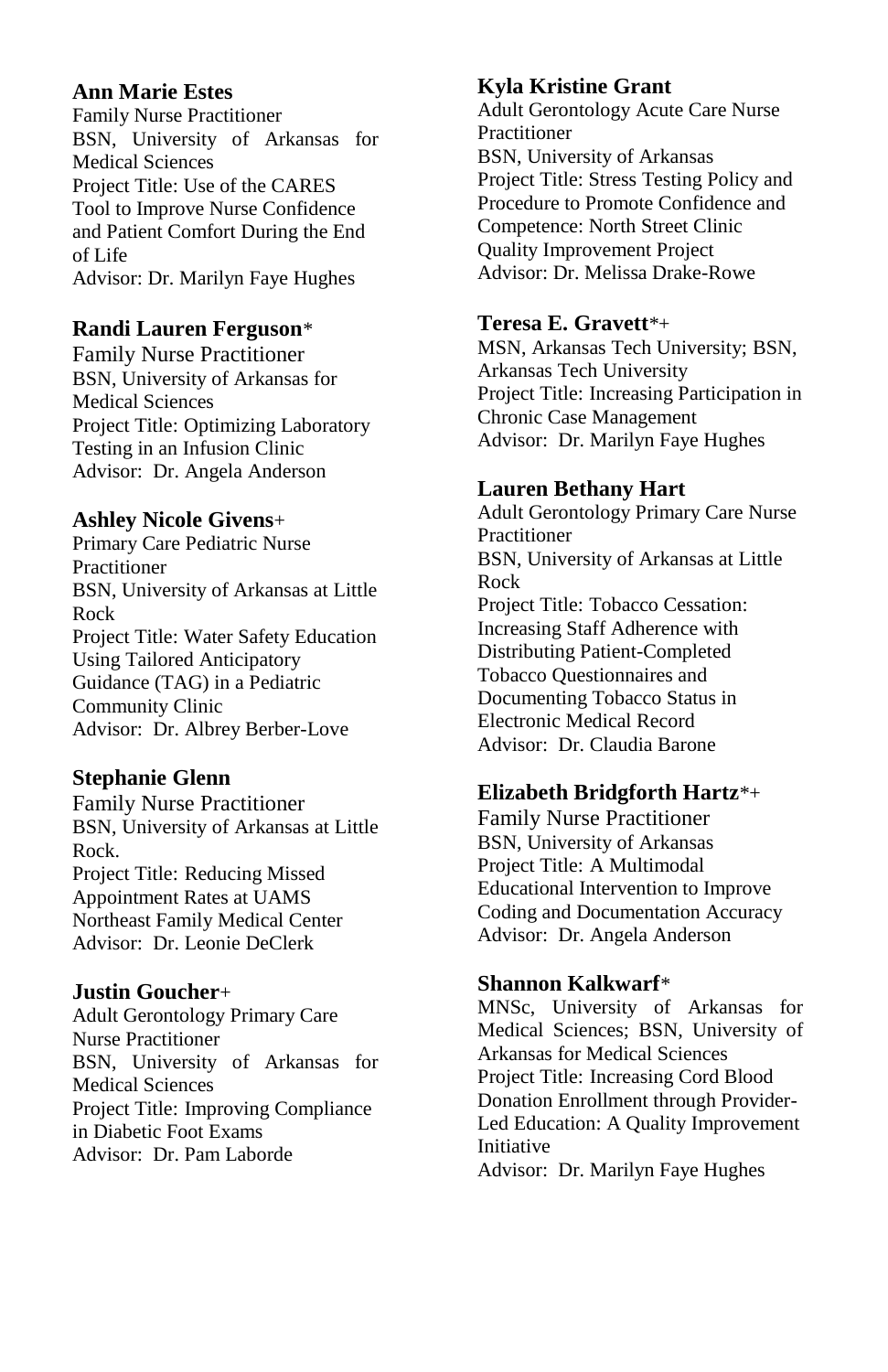### **Christie Magee Keller**+

Psychiatric Mental Health Nurse Practitioner BSN, University of Arkansas Project Title: Demystifying the Process of Coding for Complexity in an Outpatient Psychiatric Clinic Advisor: Dr. Carol Campbell

### **Laken Kayla Koonce**

Adult Gerontology Acute Care Nurse Practitioner BSN, University of Arkansas for Medical Sciences Project Title: Improving Stem Cell Transplant Patient Satisfaction through Enhanced Patient and Caregiver Education Advisors: Dr. Patricia Cowan

### **Laura Alison Lyon**\*

MSN, Texas Womens University; BSN, University of Arkansas Project Title: Deprescribing in Hospice Advisor: Dr. Leonie DeClerk

# **Joshua Caleb McKinnon**

Family Nurse Practitioner BSN, Arkansas Tech University Project Title: Improving Patients Satisfaction and Knowledge with Cultural Care in the Marshallese Community Advisors: Dr. Melissa Drake-Rowe

# **Lauren Harrison Moss**\*

Family Nurse Practitioner BSN, University of Arkansas at Fort Smith Project Title: Parental Perception of Asthma Management in Little Rock Public Schools Advisors: Dr. Albrey Berber-Love

# **Alysha Nicole Petroff**+

Adult Gerontology Primary Care Nurse Practitioner BSN, Arkansas State University Project Title: Increasing APRN Knowledge and Utilization of Palliative Care Services Through Video Education Advisors: Dr. Marilyn Faye Hughes

# **Margaret L. Pierce**

Family Nurse Practitioner BSN, University of Central Arkansas Project Title: Utilization of a Mobile Translation Application to Improve Patient-Provider Communication with Spanish-Speaking Patients Advisors: Dr. Angela Anderson

# **Lakendra S. Ready**+

MNSc, University of Arkansas for Medical Sciences; BSN, University of Arkansas at Little Rock Project Title Improving Anxiety and Depression Screening for Healthcare Students Advisors: Dr. Pam Laborde

# **Jacob Ballard Sandefur**

Family Nurse Practitioner BSN, University of Arkansas for Medical Sciences Project Title: Improving Education of Patients with Leukemia Advisors: Dr. Melissa Drake-Rowe

# **Courtney M. Scarbrough**

Adult Gerontology Acute Care Nurse Practitioner BSN, University of Arkansas at Little Rock Project Title: Expanding the Medical Assistant Role: A QI Project Advisor: Dr. Patricia Cowan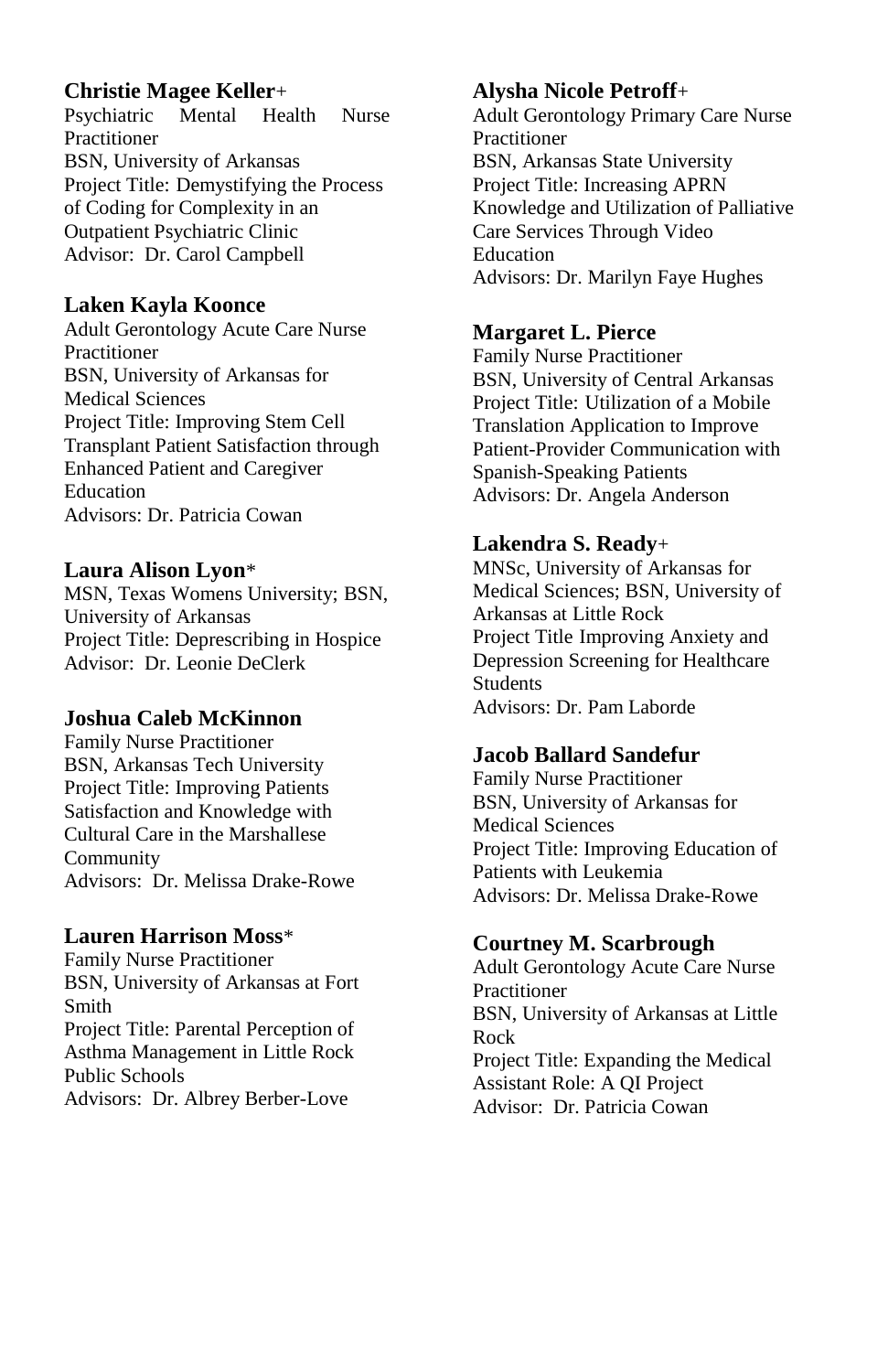### **Kelli Jo Smith**

Family Nurse Practitioner BSN, University of Arkansas for Medical Sciences Project Title: Improving Nurse-Patient Communication and Patient Satisfaction in a Surgical Oncology Clinic Advisors: Dr. Stephanie Thompson and Dr. Marilyn Faye Hughes

### **Joan LaVonne Tackett**+

MNSc, University of Arkansas for Medical Sciences, BSN, University of Arkansas for Medical Sciences Project Title: Moving from D's to A's: Increasing Tobacco Cessation Counseling in the Primary Care Setting Advisors: Dr. Claudia Barone

# **Diane Marie Wood**\*+

MNSc, University of Arkansas for Medical Sciences; BSN, University of Arkansas for Medical Sciences Project Title: Improving the Client Experience through Intentional Rounding Advisor: Dr. Claudia Barone

\* With Distinction

+ Sigma Theta Tau, International Honor Society of Nursing